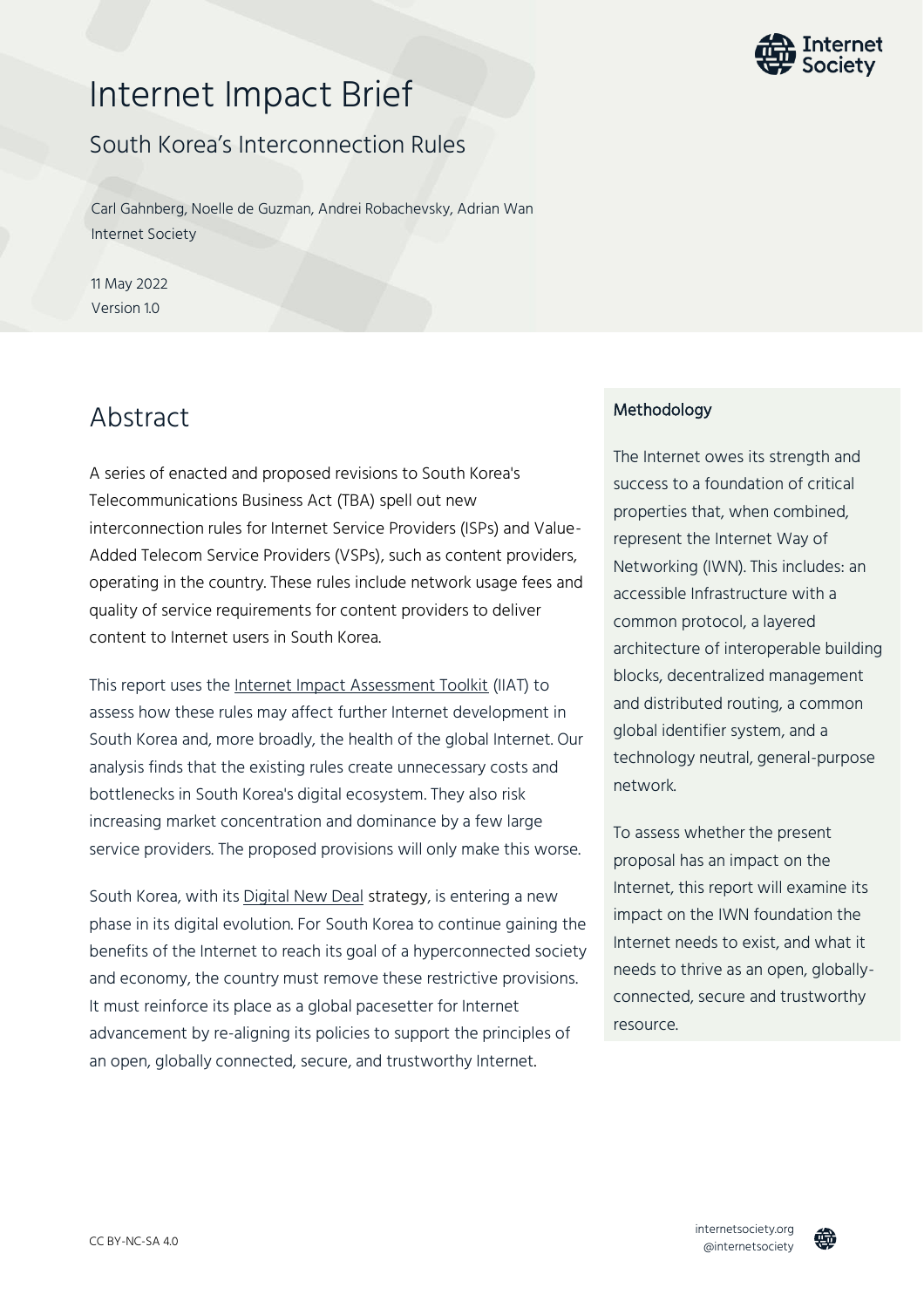## Background

The Internet is composed of thousands of independently owned, managed and operated networks, forming a network of networks. These include commercial, academic, research, and government networks that are "glued together" through voluntary interconnection arrangements. These connections are driven by strong incentives to be part of the larger network and are the result of commercial negotiations. There are two primary forms of interconnection:

Transit: typically a bilateral agreement where a network provides full connectivity to the Internet for upstream and downstream transmission of traffic on behalf of another network. This includes an obligation to carry traffic to third parties.

Peering: an agreement where two or more networks agree to exchange traffic between themselves, including each other's customers (but not to use each other's transit connections).

The two forms of interconnection differ in (a) scope: peering provides access to the peer's customers, while transit allows a network to reach all of the Internet; and (b) the terms of the arrangement itself. For example, transit agreements are often governed by normal customer-supplier commercial contracts, while peering agreements are typically informal supplier-to-supplier agreements. Furthermore, the vast majority of peering arrangements are settlement-free—meaning no money changes hands—because it is seen as mutually beneficial for both parties to interconnect. As shown in an OECD report<sup>1</sup> and more recent surveys by the Packet Clearing House (PCH)<sup>2</sup>, 99% of Internet peering agreements are informal, and usually settlement-free.

Not all peering relationships are symmetrical however. They may involve asymmetric obligations either in the form of peering criteria (where a network agrees to provide access to its customers if certain conditions are met), and/or in the form of paid peering (where one network pays the other network for access to its customers).<sup>3</sup>

This means that interconnection in the Internet is commonly agreed through one of the following forms of business arrangements:

- A network pays another network to carry traffic to all parts of the Internet (transit).
- A network pays another network to exchange traffic between their customers (paid peering).



<sup>1</sup> Weller, D. and B. Woodcock (2013), "Internet Traffic Exchange: Market Developments and Policy Challenges", OECD Digital Economy Papers, No. 207, OECD Publishing, Paris[, https://doi.org/10.1787/5k918gpt130q-en](https://doi.org/10.1787/5k918gpt130q-en)

<sup>2</sup> See, for example,<https://www.pch.net/resources/Papers/peering-survey/PCH-Peering-Survey-2016/PCH-Peering-Survey-2016.pdf>

<sup>&</sup>lt;sup>3</sup> Abecassis, D and Kende, M (2020), "IP interconnection on the internet: a white paper" [https://www.analysysmason.com/consulting](https://www.analysysmason.com/consulting-redirect/reports/ip-interconnection-korea-white-paper/)[redirect/reports/ip-interconnection-korea-white-paper/](https://www.analysysmason.com/consulting-redirect/reports/ip-interconnection-korea-white-paper/)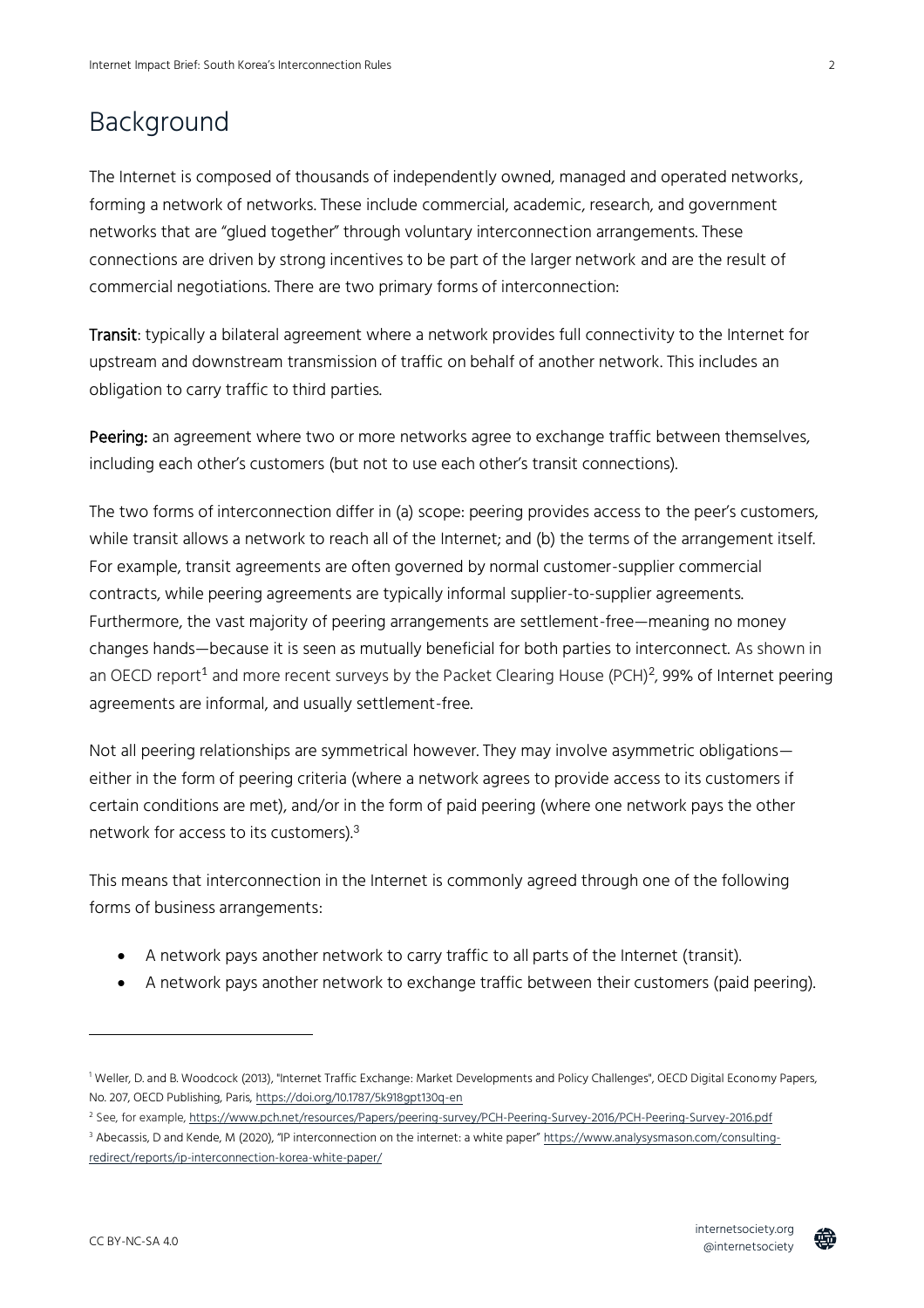• A network establishes a payment-free relationship with another network to exchange traffic between their customers (often called "settlement-free" peering).

The voluntary nature of Internet interconnections means that network operators typically make use of a combination of these arrangements to manage costs and performance according to their needs. This allows each network operator to efficiently operate their networks at commercial rates supported by a competitive market, and to optimize their network interconnections to meet their customers' demands.

## What Are the South Korean "Sender Pays" Rules?

In 2016, the Ministry of Science, ICT and Future Planning (predecessor of the Ministry of Science and ICT) began enforcing the revised <u>Interconnection Standards for Telecommunication Facilities</u><sup>4</sup>, requiring ISPs to charge for the traffic they receive from each other.

ISPs operating in South Korea used to be free to negotiate their own interconnection agreements commercially as they saw fit. This allowed for settlement-free peering among ISPs. The rules have been interpreted to imply a paid mutual settlement, also known as a Sending Party Network Pays (SPNP) model, where ISP A must pay ISP B to send traffic to ISP B's customers, and vice versa.

The SPNP rules deviate from the established peering practice where networks share the costs of interconnection, but do not pay for the traffic exchanged. Under the SPNP fees may be calculated based on the volume of traffic sent to an ISP's customers when they request for content. Some ISPs chose to shift the burden of the rule to content providers, such as video streaming platforms, which are the sources of content they provide to customers. As a result, companies that provide content and ISPs that carry it pay more to ISPs that mostly only receive content for their customers.

The "sender pays" policy was reinforced in 2020, when the country's National Assembly [amended](https://law.go.kr/LSW/lsLinkProc.do?lsNm=%EC%A0%84%EA%B8%B0%ED%86%B5%EC%8B%A0%EC%82%AC%EC%97%85%EB%B2%95&chrClsCd=010202&mode=20) the TBA to require VSPs, specifically content providers that meet certain thresholds<sup>5</sup>, to take measures to make sure that their services remain stable in the country. These include securing enough server capacity, ensuring uninterrupted Internet connection, and notifying ISPs before they change their traffic route.

A number of bills introduced since 2021 seek to mandate local and foreign content providers to enter into contracts with ISPs in South Korea to be able to use their networks. A contract would need to specify the ISPs' usage fees, the period of use, and their available capacity, among other terms. One



<sup>4</sup> Translated from 전기통신설비의 상호접속기준, the standard's official title

 $^5$  The provision applies to online service companies that account for 1 percent or more of the country's average daily data traffic in the last three months of the previous year and that have more than 1 million daily users.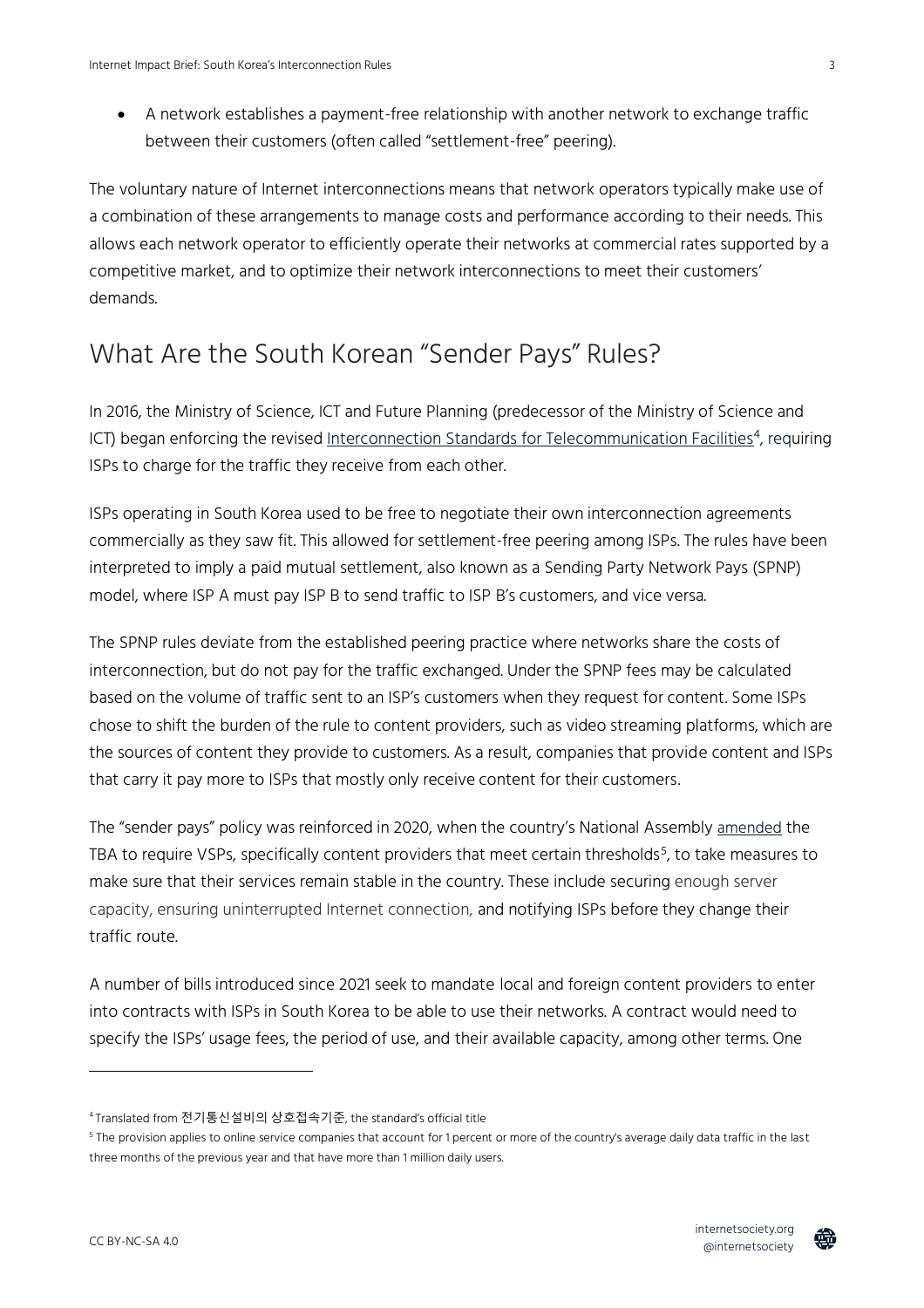[bill](https://likms.assembly.go.kr/bill/billDetail.do?billId=PRC_P2W1Q1Y2M0H2L1I5M1H7L4P3Y6V2D1)<sup>6</sup>, in particular, instructs ISPs to calculate network usage fees based on (a) capacity and usage period, (b) the content provider's size based on its subscriber base or market share, (c) a discounted wholesale rate, or (d) the agreed method of calculation in the existing contract.

Another [bill](https://likms.assembly.go.kr/bill/billDetail.do?billId=PRC_T2N1P0U7R1H4H1Q0U0G3N1M7Y8R9I1)<sup>7</sup> prohibits content providers from using ISP's network without paying "fair consideration" for use of the network, whereby the non-complying content provider's service can be shut down by the authorities. This bill implicitly allows ISPs to refuse to carry traffic from content providers who fail to pay the "network usage fees".

In their legislative purposes, the bills aim to require foreign content providers to pay for "network usage" the same way that local content providers pay for transit, effectively formalizing the extension of the "sender pays" rule to content providers. Important in this context is also that the proposals are not clear as to whether or not they only apply to content providers that have a direct connection with local ISPs, or if they are applicable to any content provider offering their service on the Internet.

These successive bills demonstrate a trend of increasingly prescriptive mandatory rules that in effect: 1) mandate the practice of paid peering; 2) impose quality of service requirements on content providers, possibly including the ones simply accessed by Korean users while not directly connecting with Korean ISPs; and 3) impose an obligation on content providers to contract with and pay the local ISPs to carry their traffic to those ISPs' customers, again possibly including the ones not directly connecting with Korean ISPs.

## How Do "Sender Pays" and Other Interconnection Rules Affect the Internet and Internet Development in South Korea?

To understand how the existing and proposed provisions would affect the Internet we assess how they impact the Critical Properties of the Internet Way of Networking, as described by the Internet Society.

### An Accessible Infrastructure with a Common Protocol that is open and has low barriers to entry

South Korea's rise as a global frontrunner in ICT development is underpinned, in large part, by the Internet's highly accessible infrastructure. Once a network in South Korea has achieved the basic task of connecting to the Internet, they are part of the entire global Internet. To do this, they only need to find a network already connected to the Internet, and to negotiate to interconnect with that network. This has allowed the



<sup>6</sup> [https://likms.assembly.go.kr/bill/billDetail.do?billId=PRC\\_P2W1Q1Y2M0H2L1I5M1H7L4P3Y6V2D1](https://likms.assembly.go.kr/bill/billDetail.do?billId=PRC_P2W1Q1Y2M0H2L1I5M1H7L4P3Y6V2D1)

<sup>7</sup> [https://likms.assembly.go.kr/bill/billDetail.do?billId=PRC\\_T2N1P0U7R1H4H1Q0U0G3N1M7Y8R9I1](https://likms.assembly.go.kr/bill/billDetail.do?billId=PRC_T2N1P0U7R1H4H1Q0U0G3N1M7Y8R9I1)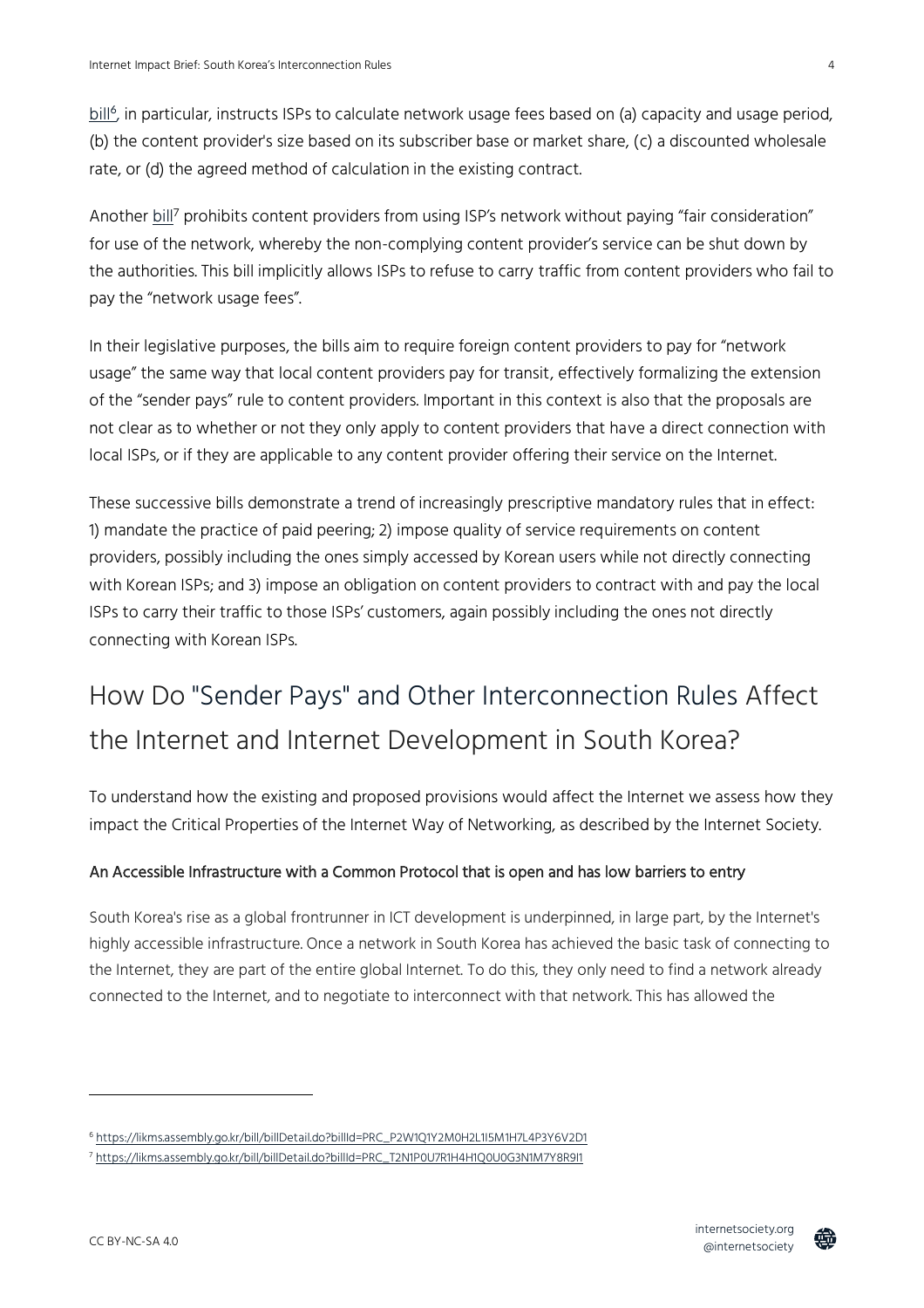Internet to be continually extended by the many kinds of organizations that connect to it, and for the network to reach a global scale.

The South Korean interconnection rules dramatically affect this property. Under these rules, networks, including VSP's whose traffic is mostly outbound, have to enter into a paid contract with other ISPs in the country to make their services available for the customers of these ISPs. Connecting to a single network is not enough, as the rule makes provision of IP transit inside the country unattractive for ISPs. The recently proposed amendments to the TBA aim at extending this rule to foreign content providers. As a result, it has a direct impact on this accessibility by raising barriers to entry, for both networks in South Korea and international networks that wish to connect with local networks.

#### Decentralized Management and a Single Distributed Routing System which is scalable and agile

One of the critical properties of the Internet is that each network voluntarily joins the Internet and makes independent decisions on who to interconnect with and how to route traffic to its neighbors, based on its own needs and local requirements. There is no central direction or coordination dictating how and where connections are made, but rather each operator makes its own decisions and collaborates freely with those it chooses, so the network grows organically, driven by local needs.

To effectively mandate a particular business arrangement between networks, as well as to VSPs, is in direct conflict with the autonomy of networks in the Internet model. By prescribing a set of requirements for participating parties it constrains the flexibility of networks to negotiate how they interconnect, and interferes with the Internet's voluntary nature by which independent networks are free to manage their connectivity arrangements according to local needs. For VSPs the combination of the SPNP rules and the 2020 amendments also risk creating "pay to play" scenarios whereby content providers are required to make costly interconnection arrangements to meet the requirements $^{\rm 8}.$ 

The result of existing rules, and the newly proposed provisions, is inefficient traffic flows, higher costs of data transmission, a more hierarchical and less resilient network topology, and lower quality of services for users in South Korea.

#### A Technology Neutral, General-Purpose Network that is simple and adaptable

As a networking model, the Internet is designed as a general-purpose network, meaning it is not optimized for voice, particular usage patterns, or special traffic characteristics. In this model, the network is agnostic with regards to the content of each data package, and is instead forwarding packets on a best-effort, which means that neither quality nor connectivity is guaranteed. New



<sup>8</sup> AccessNow (16 September 2020) "Open letter to South Korea's ICT Minister: ensure Net Neutrality" [https://www.accessnow.org/open-letter](https://www.accessnow.org/open-letter-south-korea-net-neutrality/)[south-korea-net-neutrality/](https://www.accessnow.org/open-letter-south-korea-net-neutrality/)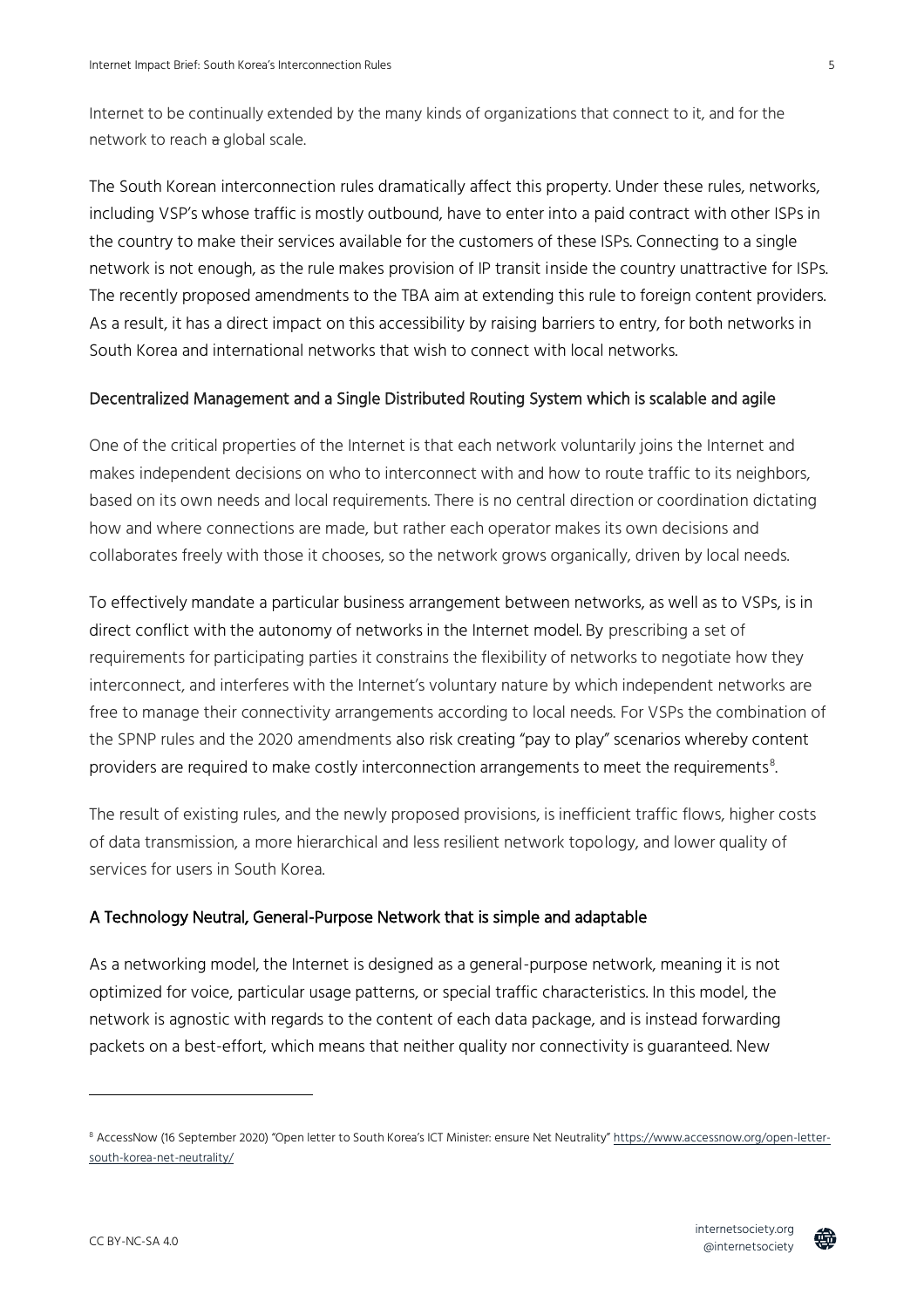innovations emerge because this approach allows innovators to design and pursue, without permission, their ideas knowing the network's benefits and drawbacks. It is why the Internet has gradually been able to facilitate new applications like voice communications, gaming or video streaming, without fundamental changes to the design of the underlying networks. The fact that many small and mediumsized companies (SMEs) can potentially serve customers all over the world is a testament to this critical property's importance to the success of the Internet.

The 2021 proposed amendments extend this problem by conditioning the quality, or even access to a service, on contracting with the local ISP. If such rules would apply to any content provider on the Internet–irrespective of a direct relationship with a local ISP or not–this constitutes a direct threat to the very idea of a global and general-purpose network. The result would be the abandonment of an agnostic networking approach based on best-effort to one in which service quality, and the ability to deploy a service globally, would be conditioned by regulation and contracting across the global network. Since the Internet is designed for connectivity across all of its participating networks this would also result in a form of Internet fragmentation where end-users can only access online services that have contracted with their ISP.

## How Do the "Sender Pays" and Interconnection Rules Affect the Realization of the Full Potential of the Internet?

While the critical properties are essential for the Internet to exist, they are other elements the Internet needs to unlock its full potential. To identify whether the South Korean existing and proposed provisions impact what we need for an Internet that is open, globally connected, secure and trustworthy, we will assess them through the lens of the enablers of these goals.

### Easy and Unrestricted Access

It is easy to become part of the Internet, for networks and users alike. Networks operators can easily add themselves to the Internet's infrastructure without unnecessary regulatory or commercial barriers. Responsive Internet infrastructure creates an Internet that is affordable for users and that has accessible services, empowering users to connect and use the Internet with minimal barriers.

The effect of the interconnection rules will be a misplacement of investment and long-term stagnation of infrastructure development that increases overall networking costs. In a competitive market, these costs are ultimately borne by the users in South Korea through increased costs of Internet access.

The voluntary interconnection model of the Internet, in which arrangements are the result of commercial negotiations, helps ensure efficient network operations in which network service can be optimized from a perspective of costs and performance. In most cases this is achieved through peering with other networks to minimize costly transit arrangements. For instance, Internet Exchange Points (IXPs), which facilitate the physical interconnection of different networks, have increasingly become



6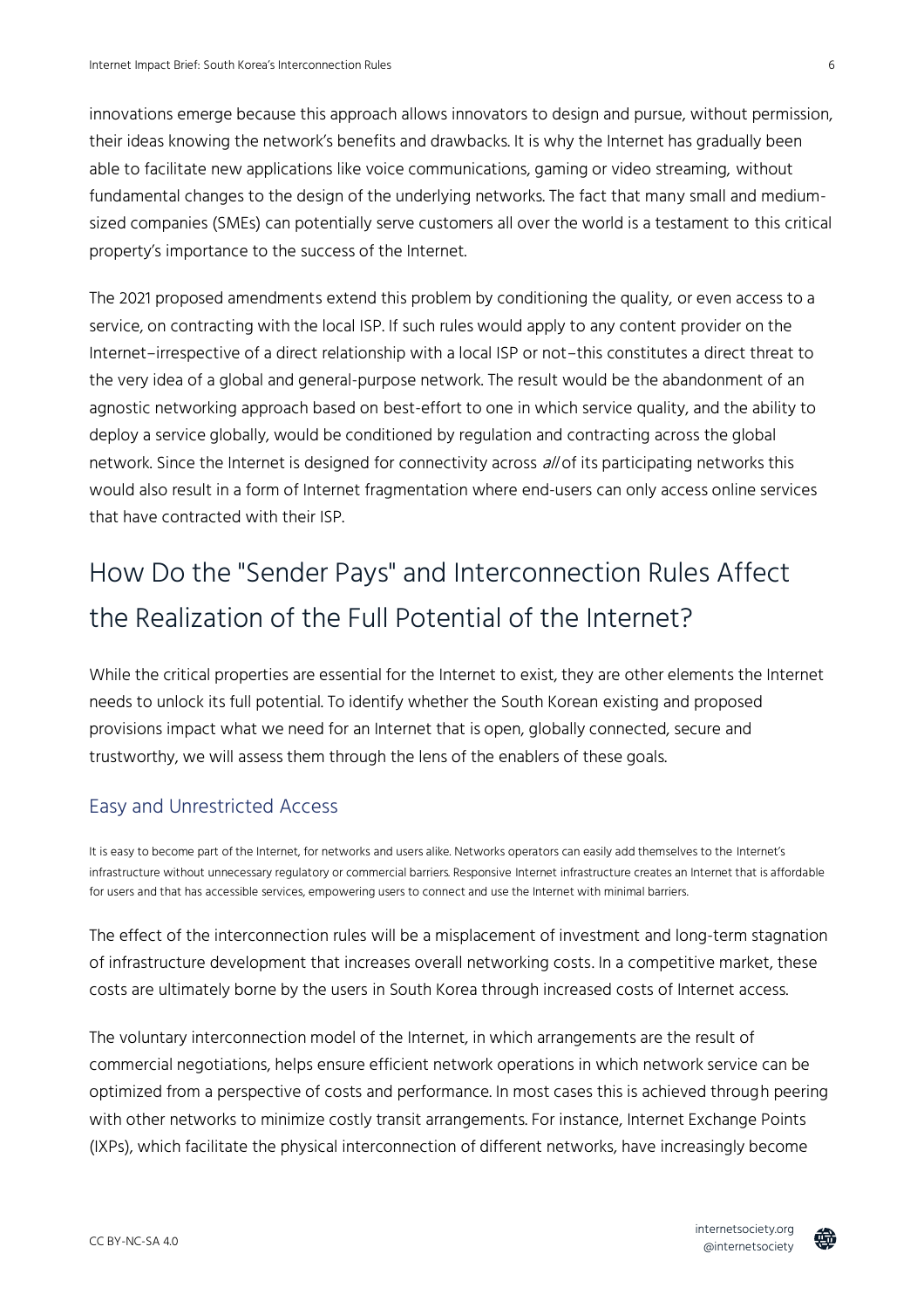important hubs of such arrangements as they enable networks to exchange traffic with both local and international networks. The result is richness and agility of interconnections between networks, resulting in higher resilience and optimum traffic flows.

The rules increase South Korea's heavy reliance on transit links to international networks by further disincentivizing local peering arrangements through an IXP. None of the country's three largest ISPs currently participate in the Korea Internet Neutral Exchange (KINX). This constant demand for transit, even for traffic destined within South Korea results in both higher costs and higher latency. For example transit cost in Seoul is around 10 times that of European network hubs in cities like Frankfurt or London that heavily rely on IXP-based interconnection rather than transit<sup>9</sup>. .

The new rules targeting VSPs also have a detrimental effect on new entrants for applications and services, perhaps especially when directly applied to content providers. As a new entrant grows, it necessarily pays increased traffic costs, making the business a victim of its own success. Combined with the quality of service requirements coming into force as the service grows, this would place additional burdens on new entrants that may still be in a growth phase towards profitability.

### Unrestricted Use and Deployment of Internet Technologies

The Internet's technologies and standards are available for adoption without restriction. This enabler extends to end-points: the technologies used to connect to and use the Internet do not require permission from a third party, operating system (OS) vendor, a network provider, or any other third party. The Internet's infrastructure is available as a resource to anyone who wishes to use it. Existing technologies can be mixed in and used to create new products and services that extend the Internet's capabilities.

Modern provisioning of interactive content and streaming services uses several technologies and concepts that ensure scalable and efficient service delivery. This includes local content caches that can be placed as close to the end-user as possible. This dramatically improves latency and bandwidth consumption by keeping traffic as local as possible. At the same time, it minimizes overall costs by avoiding re-transmission of the same content for many users across expensive long-distance links.

It also includes local IXPs that help facilitate efficient traffic exchange within a country. IXPs and content caches both improve quality of service as traffic between the content provider and the ISP is exchanged closer to the end-user. They also reduce costs by exchanging traffic overseas across international links (transit) only when necessary.

The "sender pays" rule entrenches connectivity infrastructure and traffic exchange that is not optimized for scalable delivery of high-volume low-latency interactive content (e.g. gaming) and streaming (e.g. HD/4K video on demand), and at the same time impedes the use and deployment of modern techniques and technologies mentioned above. In other words, the rule imposes restrictions that



<sup>&</sup>lt;sup>9</sup> Comparison based on data on 10GE and 100GE circuit types from Telegeography, Q4 2021.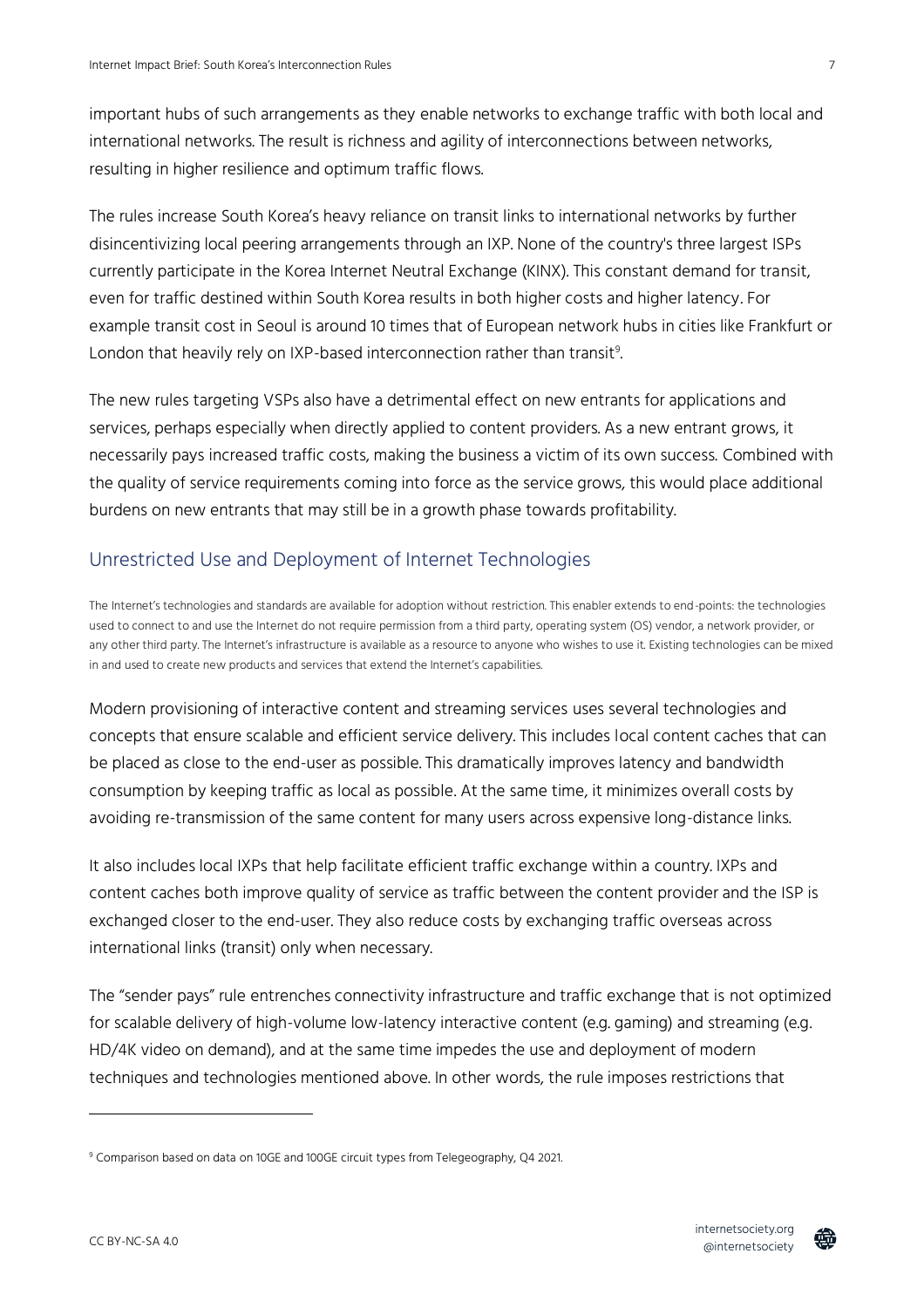undermine the Internet's inherent openness to new technologies and innovations, with consequences for both users and innovators. Crucially, it could derail South Korea's [concerted push](https://thediplomat.com/2021/11/south-koreas-approach-to-the-metaverse/) to develop its metaverse industry.

### Collaborative Development, Management and Governance

The Internet's technologies and standards are developed, managed, and governed in an open and collaborative way. This open collaboration extends to the building and operation of the Internet and services built on top of the Internet. The development and maintenance process is based on transparency and consensus, and has as its goal the optimization of infrastructure and services to the benefit of the users of these technologies.

The voluntary interconnection model of the Internet means that it facilitates collaboration around a broad and diverse set of interconnection arrangements. The "sender pays" rule, and the proposed amendments to the TBA, constrain the range of available options for collaboration amongst both network operators and content providers. It restricts the ability for ISPs to engage in settlement-free peering while burdening them with administrative costs associated with compliance. The fact that these rules also deviate from global norms has led to regulatory uncertainty in the form of lawsuits and other costs that impact investments and service provision. For South Korean networks this makes collaboration with both national and international networks harder, with a negative effect on the Internet's openness for all parties.

### Unrestricted Reachability

Internet users have access to all resources and technologies made available on the Internet and are able to make resources available themselves. Once a resource has been made available in some way by its owner, there is no blocking of legitimate use and access to that resource by third parties.

The Internet's key strength lies in the shared network produced through collaboration among independent network providers. This shared network of networks allows users and service providers, located in different networks and geographies, to communicate end-to-end and to access all parts of the shared network–without the need for contracts.

The proposed provisions in new legislation directly threatens this important feature by requiring certain VSPs to enter into a payment contract with local ISPs. Limiting the choices available for VSPs to deliver content by requiring a paid arrangement with ISPs, combined with the 2020 amendments to the TBA, which puts the onus of maintaining network quality of service on content providers, may cause VSPs to degrade or suspend the service they provide in South Korea. Alternatively, the payment rules could be used by local ISPs to strong-arm a VSP by degrading service or blocking its traffic.

It is also important to consider possible second-order effects of blocking or degrading the service of a VSP. For instance, a content provider that is also a software vendor may require security updates, or a

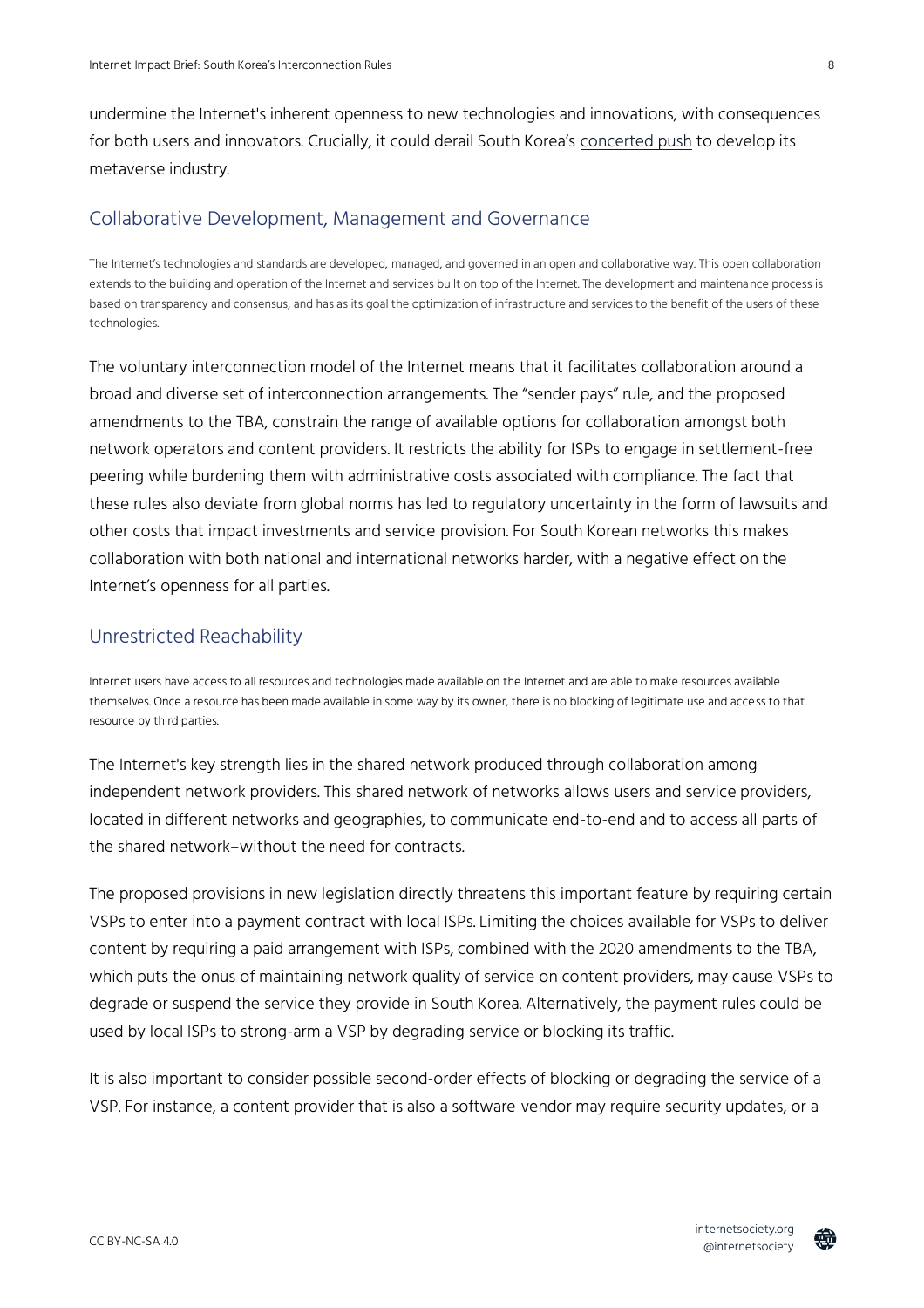provider that also offers a networked service (e.g. authentication) that other online entities depend on could be blocked.

All scenarios are to the detriment of Internet users in the country, and could stunt the growth of South Korea's startup ecosystem which the country heavily invests in building.

### Available Capacity

The capacity of the Internet is sufficient to meet user demand. No one expects the capacity of the Internet to be infinite, but there is enough connection capacity – ports, bandwidth, services – to meet the demands of the users.

As described above, the voluntary interconnection model of the Internet helps ensure efficient network operations in which network service can be optimized from a perspective of costs and performance. The 2016 amendment, as it has been implemented, forces specific interconnection arrangements in direct conflict with this approach and risks creating an inefficient infrastructure with sub-optimal traffic flows.

The country's heavy reliance on transit links rather than local peering is an example of this–instead of incentivizing foreign content providers to exchange traffic in the country, it is common that such traffic exchange with South Korean ISPs happens abroad. It also disincentivizes a more efficient deployment of infrastructure. For instance, by making it more attractive for content to be hosted abroad to avoid costly peering arrangements, South Korean users may experience increased latency. The result is an Internet experience that cannot be optimized for the demands of South Korean users. This issue would be made worse by the 2021 proposed revisions to the TBA, under which ISPs may resort to throttling or even blocking traffic from certain content providers.

### Reliability, Resilience and Availability

The Internet is reliable when technology and processes are in place that permit the delivery of services as promised. If, for example, an Internet service's availability is unpredictable, then users will observe this as unreliable.

Some of the companies that provide content to Internet users in South Korea also provide important services, such as online banking, e-commerce, ride-hailing, navigation, and productivity tools—services that underpin a connected citizen's everyday activities, and are increasingly accessed through dedicated apps. A small subset of these firms also provide the operating systems on our devices. ISPs are largely unable to distinguish between the types of traffic originating from a particular source. Should the proposed provisions result in ISPs restricting access to content from VSPs who fail to comply, it could also risk blocking access to services that South Korean citizens rely on. Likewise, it risks blocking crucial system updates, including security updates, leaving South Korean users vulnerable to ever-evolving online security threats.

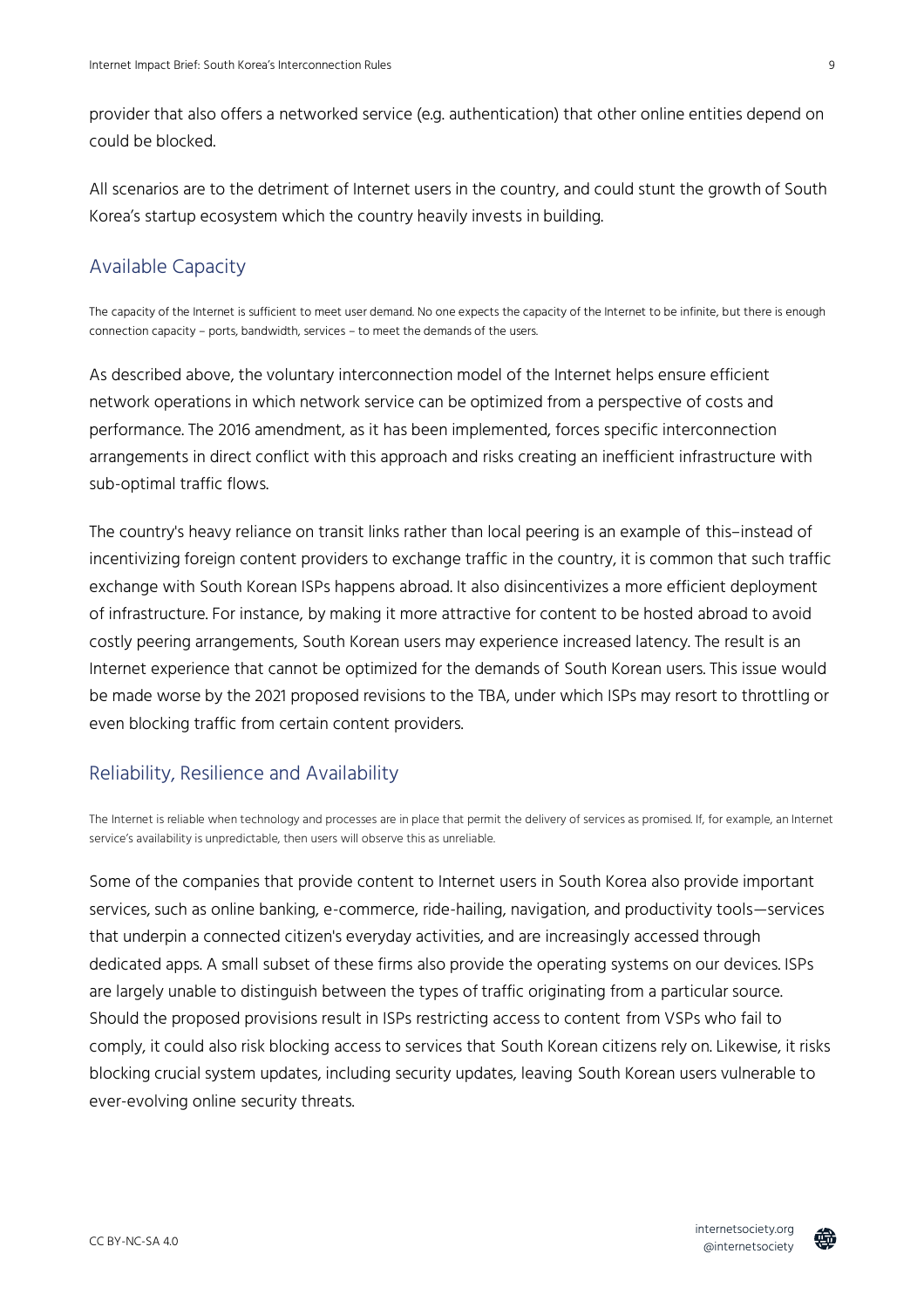### Accountability

Accountability on the Internet gives users the assurance that organizations and institutions they interact with are directly or indirectly acting in a transparent and fair way. In an accountable Internet, entities, services, and information can be identified and the organizations involved will be held responsible for their actions.

The 2020 amendments to the TBA impose certain requirements for the quality of service the content providers should meet, while at the same time limiting their options to interconnect with ISPs. In this case the accountability of the entities providing service to the users is undermined by not empowering them on the one hand (e.g. they cannot meet quality criteria by deploying local caches due to costly peering arrangements, etc.) and waving responsibility on the other (if poor service is perceived by the users as the fault of a content provider). At the same time, it may also hold content providers responsible for decisions that ISPs make in managing traffic congestion. The content providers may also be held responsible for conditions that are beyond content providers' control, such as poor network capacity.

### Summary and Recommendations

The 2016 amendment that has effectively amounted to a "sender pays" rule has profound negative effect on the openness, global reach and trustworthiness of the Internet in South Korea. This trend has become stronger under the newly proposed amendments to the TBA that will extend the types of networks that have to follow mandated interconnection settlement schemes and unfairly placing responsibilities for service delivery on select entities without considering the whole supply chain.

In particular this leads to:

- Inefficient infrastructure and traffic flows, leading to high costs and low quality of content services.
- Misplaced investments supporting outdated models for content delivery, leading to long-term stagnation in the service development and evolution in South Korea.
- Higher barrier to entry, especially for newcomers and new applications/services, impeding innovation and service offerings.
- Shifting away from a general purpose network service by ISPs, affecting the network neutrality principle.

It is our interpretation that the 2020 amendments to the TBA, and the proposed bills in 2021, have been an effort to address the resulting inefficiencies and distortions in the deployment of new infrastructure, and to level the playing field for domestic and international service providers. However, as described in this impact brief, if that is the intent, they ironically worsen a problem that is grounded in a heavily regulated approach to interconnection, the 2016-enforced interconnection rule which has mandated